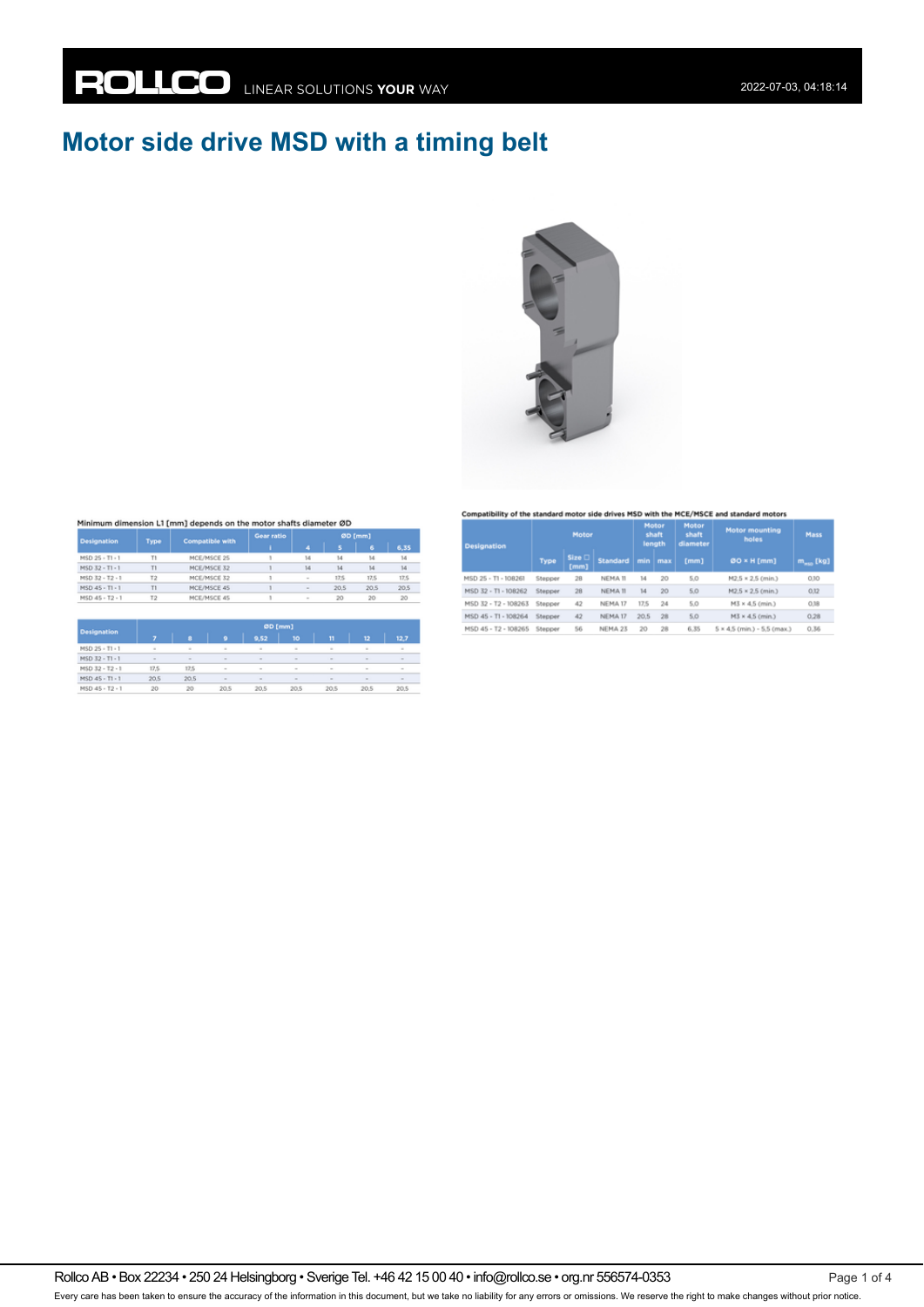## **Variant Data**

| <b>Designation</b>   | Type | <b>Compatible with</b> | Gear ratio (I) | <b>Max. Drive Torque</b><br>(Nm) | <b>Max. Radial Load on</b><br>Shaft (N) |
|----------------------|------|------------------------|----------------|----------------------------------|-----------------------------------------|
| MSD 25 - T1 - 108261 | Τ1   | MCE/MSCE 25            |                | 0.10                             | 15                                      |
| MSD 32 - T1 - 108262 | Τ1   | MCE/MSCE 32            |                | 0.10                             | 15                                      |
| MSD 32 - T2 - 108263 | T2   | MCE/MSCE 32            |                | 0.25                             | 15                                      |
| MSD 45 - T1 - 108264 | Τ1   | MCE/MSCE 45            |                | 0.30                             | 15                                      |
| MSD 45 - T2 - 108265 | T2   | MCE/MSCE 45            |                | 0.80                             | 45                                      |

| <b>Designation</b>   | No Load Torque (Nm) | Mass moment of inertia $(10^{-6})$ | Mass (kg) |
|----------------------|---------------------|------------------------------------|-----------|
| MSD 25 - T1 - 108261 | 0.01                | 0.39                               | 0.10      |
| MSD 32 - T1 - 108262 | 0,02                | 0,39                               | 0,12      |
| MSD 32 - T2 - 108263 | 0.02                | 1.04                               | 0.18      |
| MSD 45 - T1 - 108264 | 0,02                | 4.16                               | 0,28      |
| MSD 45 - T2 - 108265 | 0,02                | 4.20                               | 0,36      |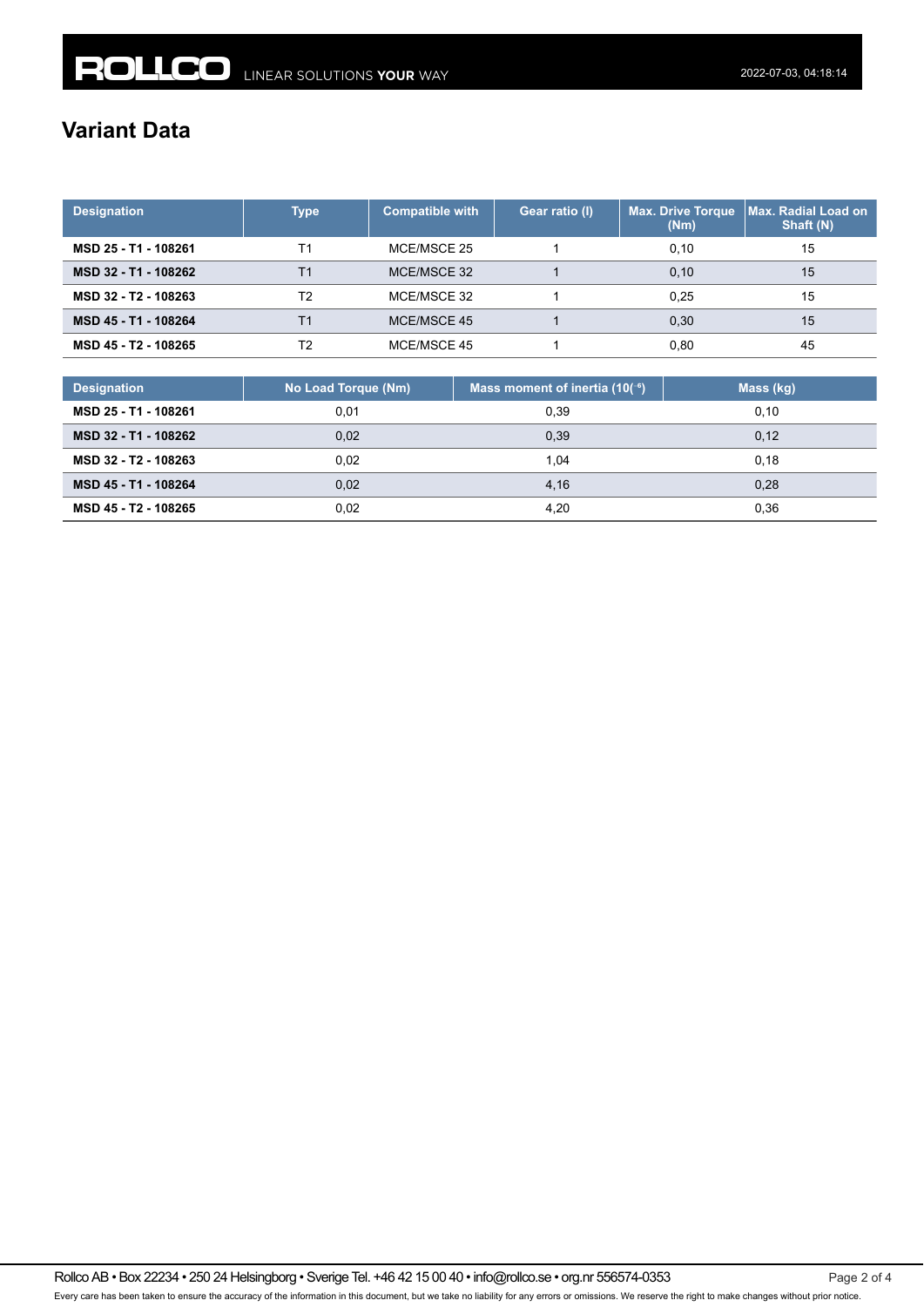ØO

### **Dimensions**







1 - MCE/MSCE

- 2 Motor side drive housing
- 3 Motor side drive cap
- 4 Motor side drive tensioning plate
- 5 Clamping set

6 - Motor

| в      | E.               | F     | G     | G <sub>2</sub> | N    | κ     |        | P  |
|--------|------------------|-------|-------|----------------|------|-------|--------|----|
| max 35 | $52.5(\pm 0.5)$  | 31.50 | 22    | 19.50          | 5,50 | 12.25 | 83     | 18 |
| max 35 | $52.5 (\pm 0.5)$ | 31.50 | 22    | 19.50          | 5,50 | 15.75 | 86.50  | 22 |
| max 50 | $70.5 (\pm 0.5)$ | 44.50 | 22    | 19.50          | 6.50 | 15.75 | 110.50 | 22 |
| max 50 | $81 (\pm 0.5)$   | 44.50 | 27.50 | 24.50          | 6,50 | 22.25 | 128    | 32 |
| max 70 | $88.5 (\pm 0.5)$ | 59.50 | 27.50 | 24.50          | 6    | 22.25 | 144    | 32 |
|        |                  |       |       |                |      |       |        |    |

- Motor side drive MSD

| <b>Designation</b>   | M <sub>2</sub>    | F <sub>2</sub> |       | С      |
|----------------------|-------------------|----------------|-------|--------|
| MSD 25 - T1 - 108261 | M4x6              | 24.50          | 38.50 | max 25 |
| MSD 32 - T1 - 108262 | M <sub>5</sub> x7 | 31,50          |       | max 25 |
| MSD 32 - T2 - 108263 | M5x7              | 31.50          | 48    | max 36 |
| MSD 45 - T1 - 108264 | M6x7              | 44.50          | 0     | max 36 |
| MSD 45 - T2 - 108265 | M6x7              | 44.50          | 64.50 | max 50 |

Rollco AB • Box 22234 • 250 24 Helsingborg • Sverige Tel. +46 42 15 00 40 • info@rollco.se • org.nr 556574-0353 Page 3 of 4